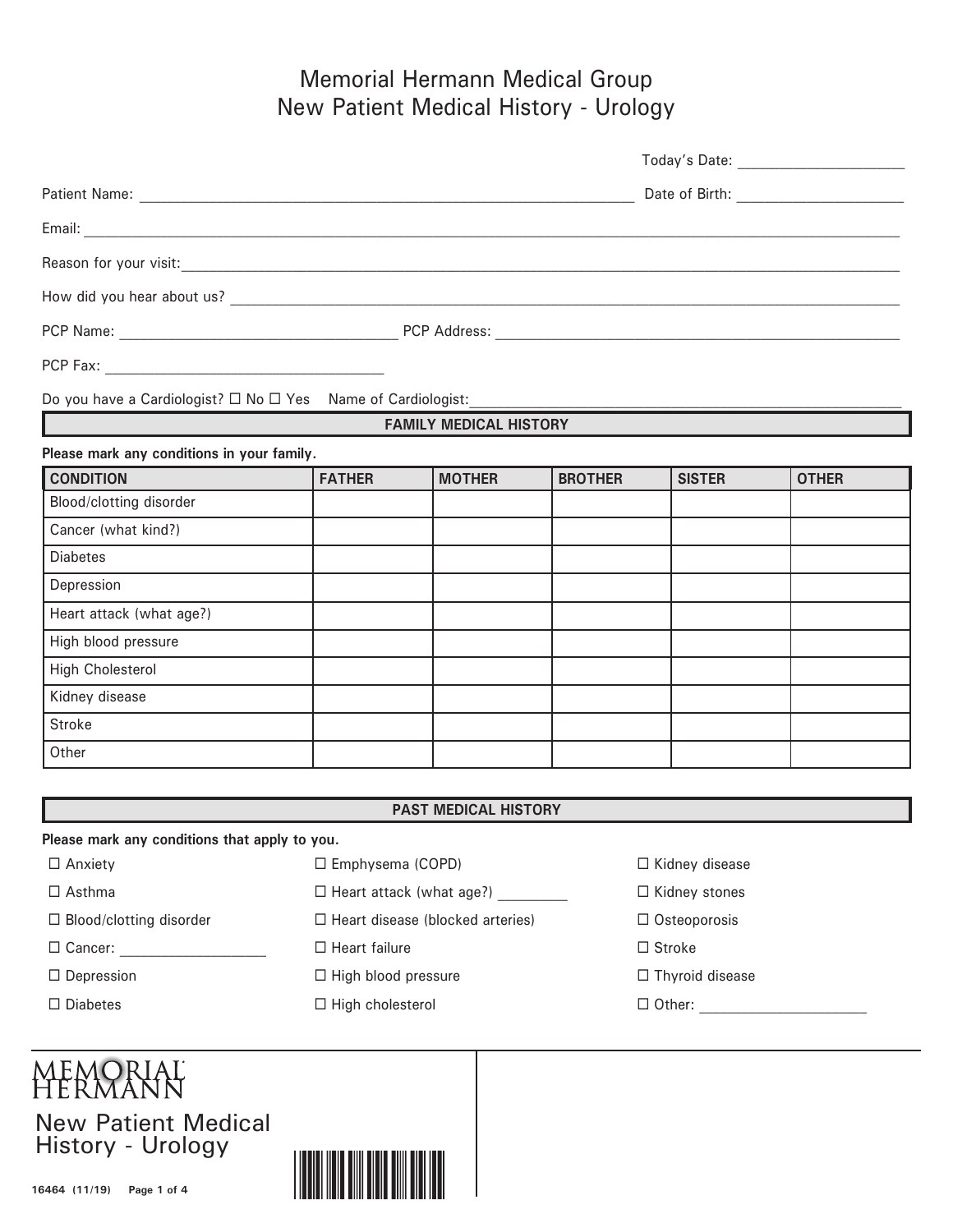## Memorial Hermann Medical Group New Patient Medical History - Urology

| <b>SURGICAL HISTORY</b>               |      |  |  |  |
|---------------------------------------|------|--|--|--|
| Please list any surgeries you've had. | Date |  |  |  |
|                                       |      |  |  |  |
|                                       |      |  |  |  |
|                                       |      |  |  |  |
|                                       |      |  |  |  |
|                                       |      |  |  |  |
|                                       |      |  |  |  |
|                                       |      |  |  |  |
|                                       |      |  |  |  |
|                                       |      |  |  |  |
|                                       |      |  |  |  |
|                                       |      |  |  |  |
|                                       |      |  |  |  |
|                                       |      |  |  |  |
|                                       |      |  |  |  |

| <b>HEALTH MAINTENANCE</b>             |                                                        |           |  |  |
|---------------------------------------|--------------------------------------------------------|-----------|--|--|
| Have you had these tests?             | If Yes, please list date (month/day/year) and results. | <b>No</b> |  |  |
| <b>Bone Density Screening</b>         |                                                        |           |  |  |
| <b>Colorectal Cancer Screening</b>    |                                                        |           |  |  |
| o Colonoscopy                         |                                                        |           |  |  |
| o Fecal immunochemical test (FIT-DNA) |                                                        |           |  |  |
| (Ex: Cologuard)                       |                                                        |           |  |  |
| o Fecal occult blood test (FOBT)      |                                                        |           |  |  |
| (Ex: Hemoccult Sensa)                 |                                                        |           |  |  |
| o Other - List name of test           |                                                        |           |  |  |
| Diabetic Eye Exam                     |                                                        |           |  |  |
| Mammogram                             |                                                        |           |  |  |
| Pap Smear                             |                                                        |           |  |  |
| <b>PSA</b>                            |                                                        |           |  |  |

# **MEMORIAL**<br>HERMANN New Patient Medical History - Urology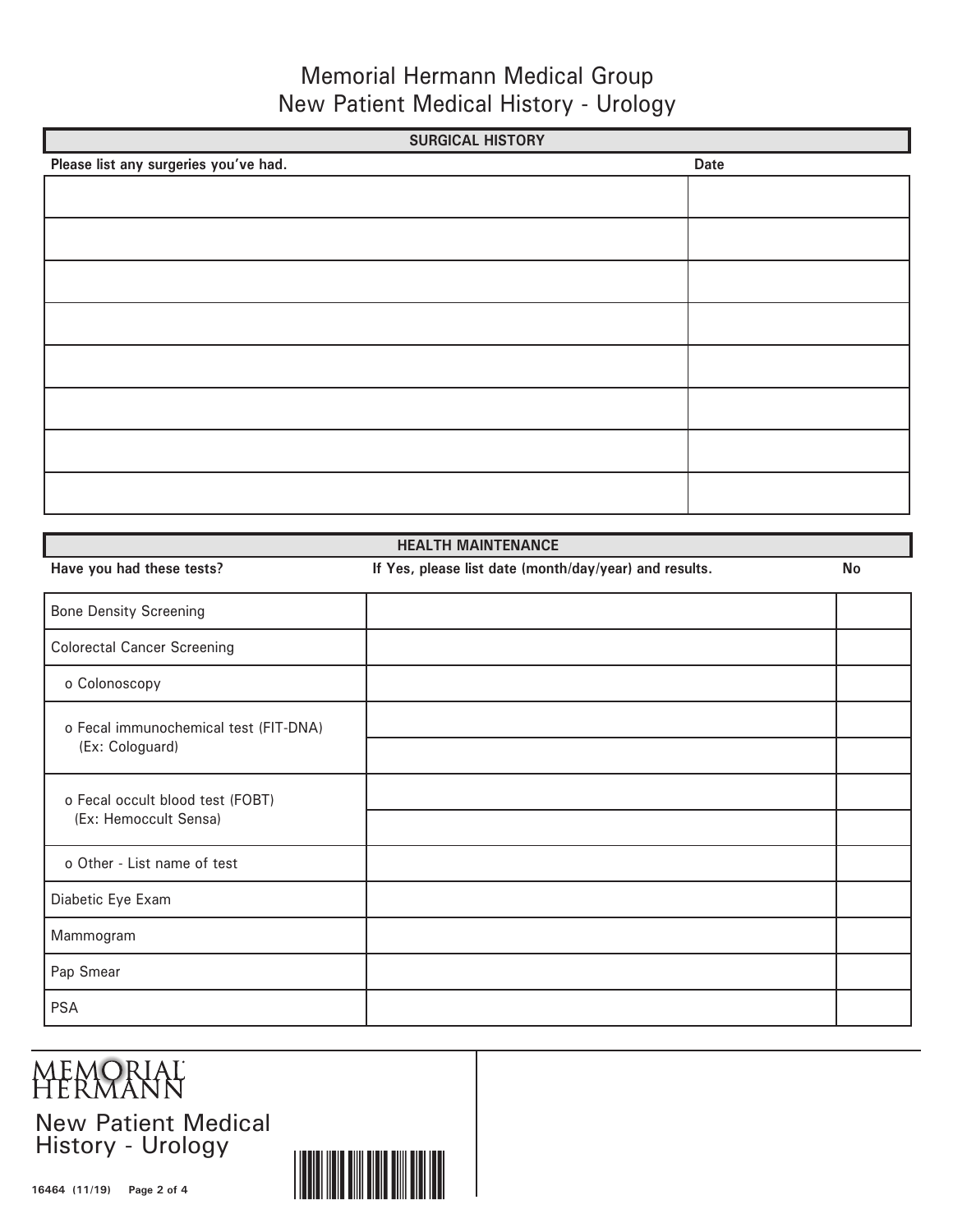## Memorial Hermann Medical Group New Patient Medical History - Urology

|                                                                                          |                                                                       | <b>SOCIAL HISTORY</b>           |                      |              |
|------------------------------------------------------------------------------------------|-----------------------------------------------------------------------|---------------------------------|----------------------|--------------|
| <b>Tobacco Use:</b>                                                                      | $\Box$ Current every day                                              | $\Box$ Current some days        | $\Box$ Former        | $\Box$ Never |
| Type (if applicable):                                                                    |                                                                       |                                 |                      |              |
| <b>Tobacco Exposure:</b>                                                                 | $\Box$ None                                                           | $\Box$ At Work                  | $\Box$ At Home       |              |
|                                                                                          | If you're a current or past smoker, have you smoked in the last year? |                                 | $\Box$ Yes $\Box$ No |              |
| <b>Alcohol Use:</b>                                                                      | $\Box$ Current                                                        | $\Box$ Past                     | $\Box$ Never         |              |
| Type (if applicable): $\Box$ Beer                                                        |                                                                       | $\Box$ Wine                     | $\Box$ Liquor        |              |
| How often: 1-2x/year                                                                     | 1-2x/month<br>$1-2x/$ week                                            | $3-5x/$ week<br>2x/day<br>daily |                      |              |
| <b>Substance Use:</b>                                                                    | $\Box$ Current                                                        | $\Box$ Past                     | $\Box$ Never         |              |
| Type (if applicable):                                                                    |                                                                       |                                 |                      |              |
|                                                                                          | Have you ever been pregnant? $\Box$ N/A $\Box$ No                     | $\Box$ Yes                      |                      |              |
| $\mathbf{r}$ , and $\mathbf{r}$ , and $\mathbf{r}$ , and $\mathbf{r}$ , and $\mathbf{r}$ |                                                                       |                                 |                      |              |

If yes, list pregnancies here:

| <b>YEAR</b> | DELIVERY: VAGINAL, CESAREAN, PREGNANCY LOSS, ETC |
|-------------|--------------------------------------------------|
|             |                                                  |
|             |                                                  |
|             |                                                  |
|             |                                                  |
|             |                                                  |
|             |                                                  |
|             |                                                  |
|             |                                                  |
|             |                                                  |

 $\mathcal{L}_\text{max} = \mathcal{L}_\text{max} = \mathcal{L}_\text{max} = \mathcal{L}_\text{max} = \mathcal{L}_\text{max} = \mathcal{L}_\text{max} = \mathcal{L}_\text{max} = \mathcal{L}_\text{max} = \mathcal{L}_\text{max} = \mathcal{L}_\text{max} = \mathcal{L}_\text{max} = \mathcal{L}_\text{max} = \mathcal{L}_\text{max} = \mathcal{L}_\text{max} = \mathcal{L}_\text{max} = \mathcal{L}_\text{max} = \mathcal{L}_\text{max} = \mathcal{L}_\text{max} = \mathcal{$ 

| Did you have any complications during your pregnancies? $\square$ N/A $\square$ No $\square$ Yes |  |  |  |
|--------------------------------------------------------------------------------------------------|--|--|--|
|                                                                                                  |  |  |  |

If yes, please describe: